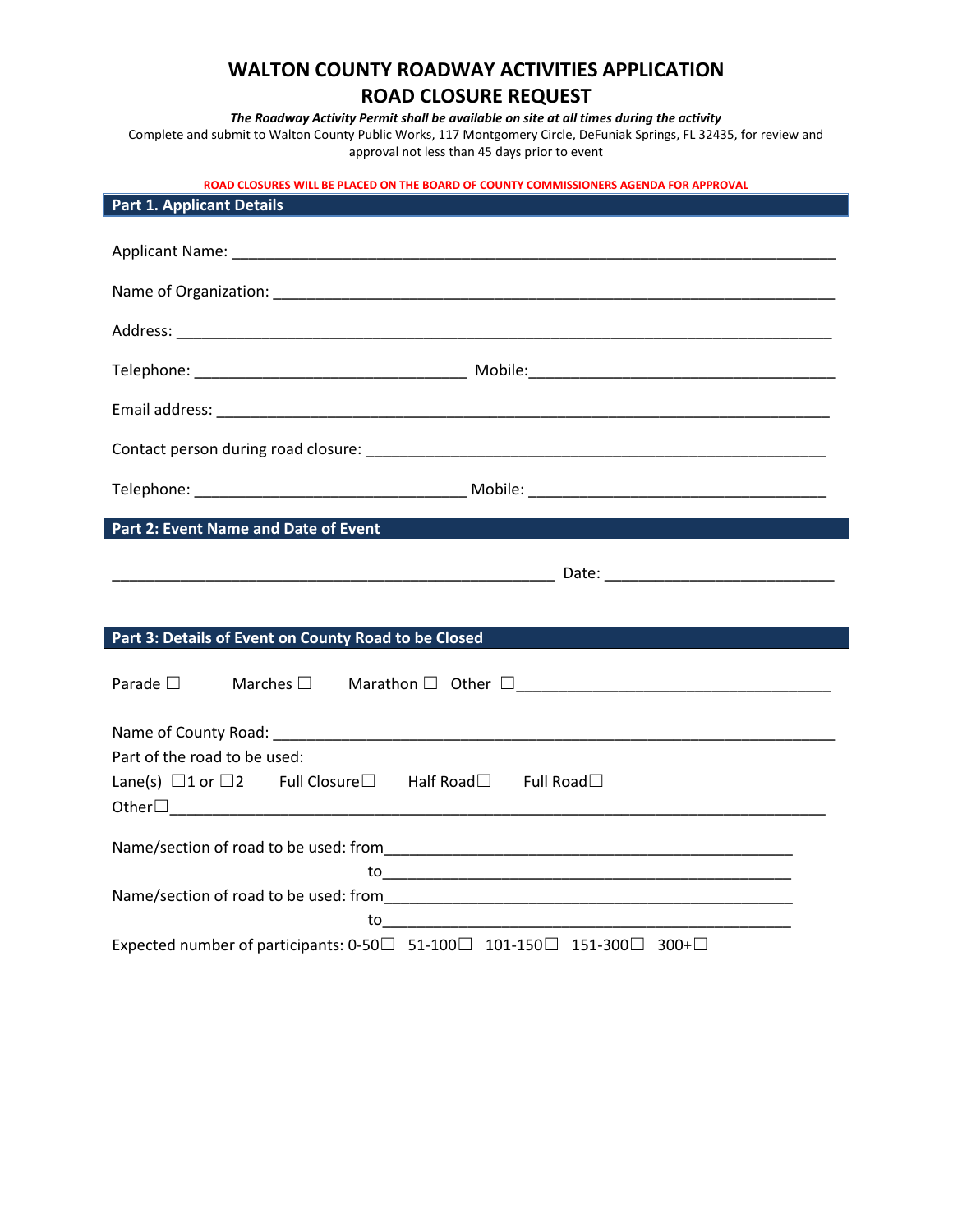# **WALTON COUNTY ROADWAY ACTIVITIES APPLICATION ROAD CLOSURE REQUEST**

#### *The Roadway Activity Permit shall be available on site at all times during the activity*

Complete and submit to Walton County Public Works, 117 Montgomery Circle, DeFuniak Springs, FL 32435, for review and approval not less than 45 days prior to event

**ROAD CLOSURES WILL BE PLACED ON THE BOARD OF COUNTY COMMISSIONERS AGENDA FOR APPROVAL**

### **Part 4: Attachments for agenda submission form**

☐Map of Section of Road to be closed

☐Walton County Sheriff's Office approval

☐Walton County SWFD or WCFR approval

□Traffic Maintenance Plan approval

□Letter of notification to relevant agencies and the response

☐Letter/flyer to affected properties including list of all addresses

☐Waste Management plan (trash pick-up)

### **Part 5: Declaration**

I/We have read and understood the Walton County Roadway Activities Policy and have satisfactorily addressed all the requirements contained within.

| Print                                                      | Print                                                                                                                                                                                                  |
|------------------------------------------------------------|--------------------------------------------------------------------------------------------------------------------------------------------------------------------------------------------------------|
|                                                            |                                                                                                                                                                                                        |
|                                                            |                                                                                                                                                                                                        |
| Part 6: Walton County Board of Commissioners Approval      |                                                                                                                                                                                                        |
|                                                            | FOR OFFICIAL USE ONLY                                                                                                                                                                                  |
|                                                            | (Do not write in this box)<br>"Approval Contingent Upon Meeting Any Recommendations of the Walton County Sheriff's Office, the<br>South Walton Fire Department and the Walton County Fire Department." |
|                                                            |                                                                                                                                                                                                        |
| Chairman, Board of Commissioners<br>Walton County, Florida |                                                                                                                                                                                                        |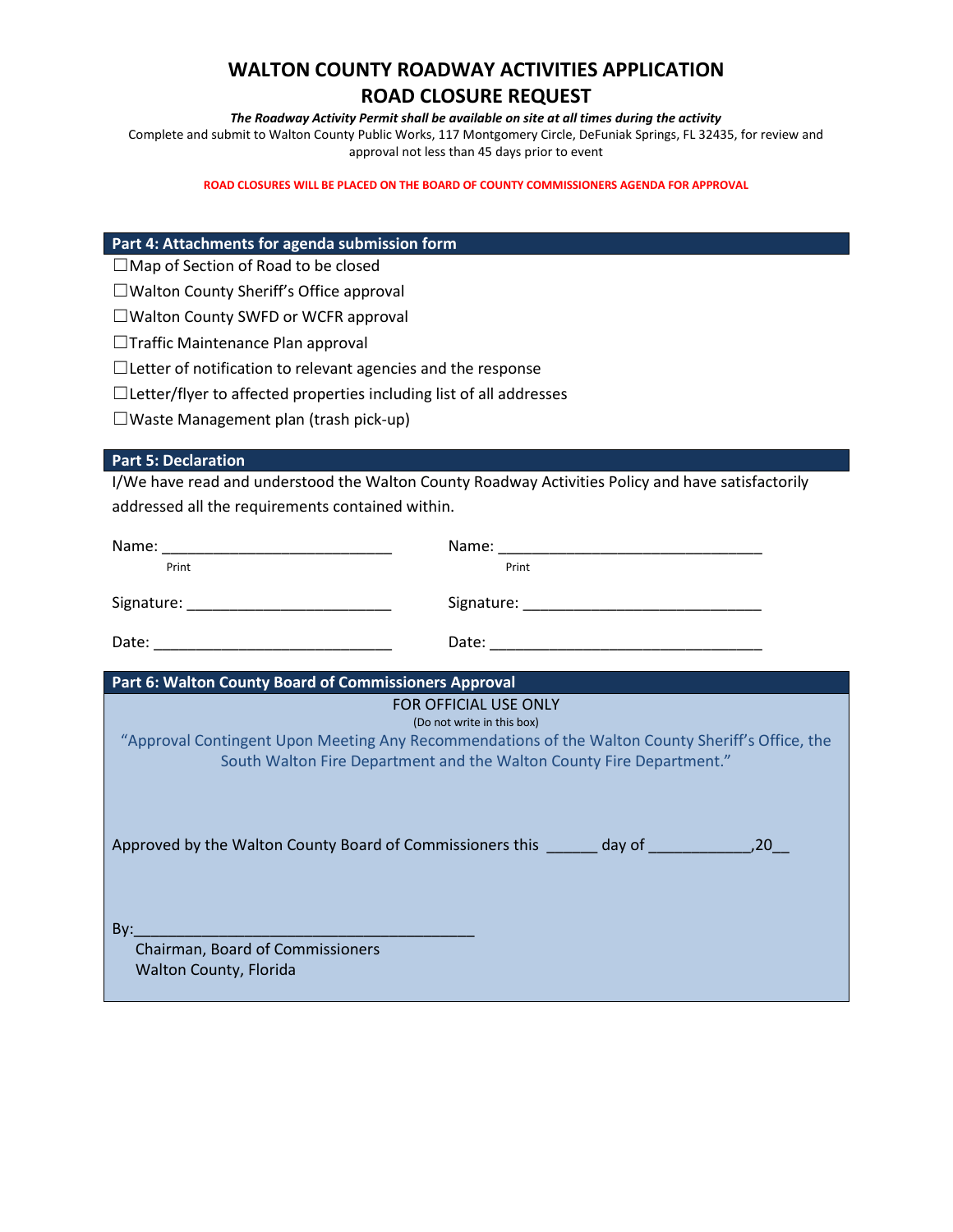## **WALTON COUNTY APPLICATION FOR EVENT SIGNAGE**

*The Event Signage Permit shall be available on site at all times during the activity*

Complete and submit to Walton County Public Works, 117 Montgomery Circle, DeFuniak Springs, FL 32435, for review and approval not less than 45 days prior to event

| <b>Part 1. Applicant Details</b>                                                                    |                                                                                                       |
|-----------------------------------------------------------------------------------------------------|-------------------------------------------------------------------------------------------------------|
|                                                                                                     |                                                                                                       |
|                                                                                                     |                                                                                                       |
|                                                                                                     |                                                                                                       |
|                                                                                                     |                                                                                                       |
|                                                                                                     |                                                                                                       |
|                                                                                                     |                                                                                                       |
|                                                                                                     |                                                                                                       |
|                                                                                                     |                                                                                                       |
| <b>Part 2: Event Name</b>                                                                           |                                                                                                       |
|                                                                                                     |                                                                                                       |
| Part 3: Location of County Right of way to be used:                                                 | <u> 1989 - Johann John Stein, marwolaethau (b. 1989)</u>                                              |
|                                                                                                     |                                                                                                       |
| Name of County Road(s) (rights of ways):                                                            |                                                                                                       |
|                                                                                                     |                                                                                                       |
|                                                                                                     |                                                                                                       |
| Part 4: REGULATIONS FOR SIGNAGE IN COUNTY RIGHT OF WAY                                              |                                                                                                       |
|                                                                                                     | All signage may be placed in the county right of way two days before the activity and must be removed |
|                                                                                                     | two days after the activity. The signage can be no larger than 18" X 24" and must be placed with wire |
| stakes. Signage must be professionally printed, painted or constructed. No hand lettered card board |                                                                                                       |
| paper will be permitted. No more than (2) two signs temporarily displayed in right of way for each  |                                                                                                       |
| roadway requested above will be allowed.                                                            |                                                                                                       |
| I/We have read and understood the Regulations for Signage in the County Rights of Ways.             |                                                                                                       |
| Name:                                                                                               |                                                                                                       |

| <b>Part 5: Walton County Public Works Approval</b>                   |  |
|----------------------------------------------------------------------|--|
| FOR OFFICIAL USE ONLY                                                |  |
| (Do not write in this box)                                           |  |
| Approved by the Walton County Public Works Department this<br>day of |  |
|                                                                      |  |
| Bv:                                                                  |  |
| Cindy Price, Executive Assistant                                     |  |
| <b>Public Works Administration</b>                                   |  |